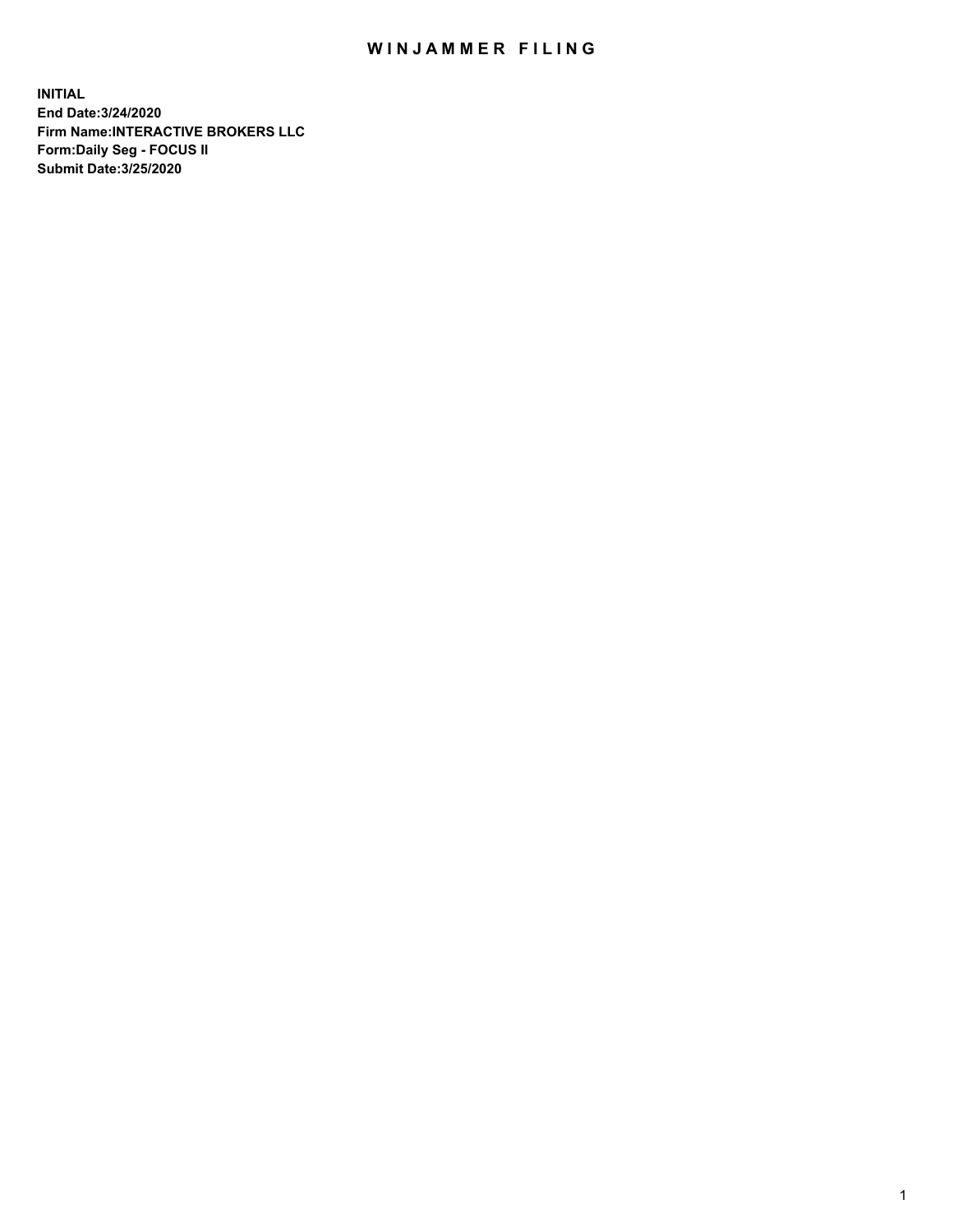**INITIAL End Date:3/24/2020 Firm Name:INTERACTIVE BROKERS LLC Form:Daily Seg - FOCUS II Submit Date:3/25/2020 Daily Segregation - Cover Page**

| Name of Company                                                                                                                                                                                                                                                                                                               | <b>INTERACTIVE BROKERS LLC</b>                                                                  |  |
|-------------------------------------------------------------------------------------------------------------------------------------------------------------------------------------------------------------------------------------------------------------------------------------------------------------------------------|-------------------------------------------------------------------------------------------------|--|
| <b>Contact Name</b>                                                                                                                                                                                                                                                                                                           | James Menicucci                                                                                 |  |
| <b>Contact Phone Number</b>                                                                                                                                                                                                                                                                                                   | 203-618-8085                                                                                    |  |
| <b>Contact Email Address</b>                                                                                                                                                                                                                                                                                                  | jmenicucci@interactivebrokers.c<br><u>om</u>                                                    |  |
| FCM's Customer Segregated Funds Residual Interest Target (choose one):<br>a. Minimum dollar amount: ; or<br>b. Minimum percentage of customer segregated funds required:% ; or<br>c. Dollar amount range between: and; or<br>d. Percentage range of customer segregated funds required between:% and%.                        | $\overline{\mathbf{0}}$<br>$\overline{\mathbf{0}}$<br>155,000,000 245,000,000<br>0 <sub>0</sub> |  |
| FCM's Customer Secured Amount Funds Residual Interest Target (choose one):<br>a. Minimum dollar amount: ; or<br>b. Minimum percentage of customer secured funds required:%; or<br>c. Dollar amount range between: and; or<br>d. Percentage range of customer secured funds required between:% and%.                           | $\overline{\mathbf{0}}$<br>$\overline{\mathbf{0}}$<br>80,000,000 120,000,000<br>0 <sub>0</sub>  |  |
| FCM's Cleared Swaps Customer Collateral Residual Interest Target (choose one):<br>a. Minimum dollar amount: ; or<br>b. Minimum percentage of cleared swaps customer collateral required:%; or<br>c. Dollar amount range between: and; or<br>d. Percentage range of cleared swaps customer collateral required between:% and%. | $\overline{\mathbf{0}}$<br>$\overline{\mathbf{0}}$<br>0 <sub>0</sub><br>0 <sub>0</sub>          |  |

Attach supporting documents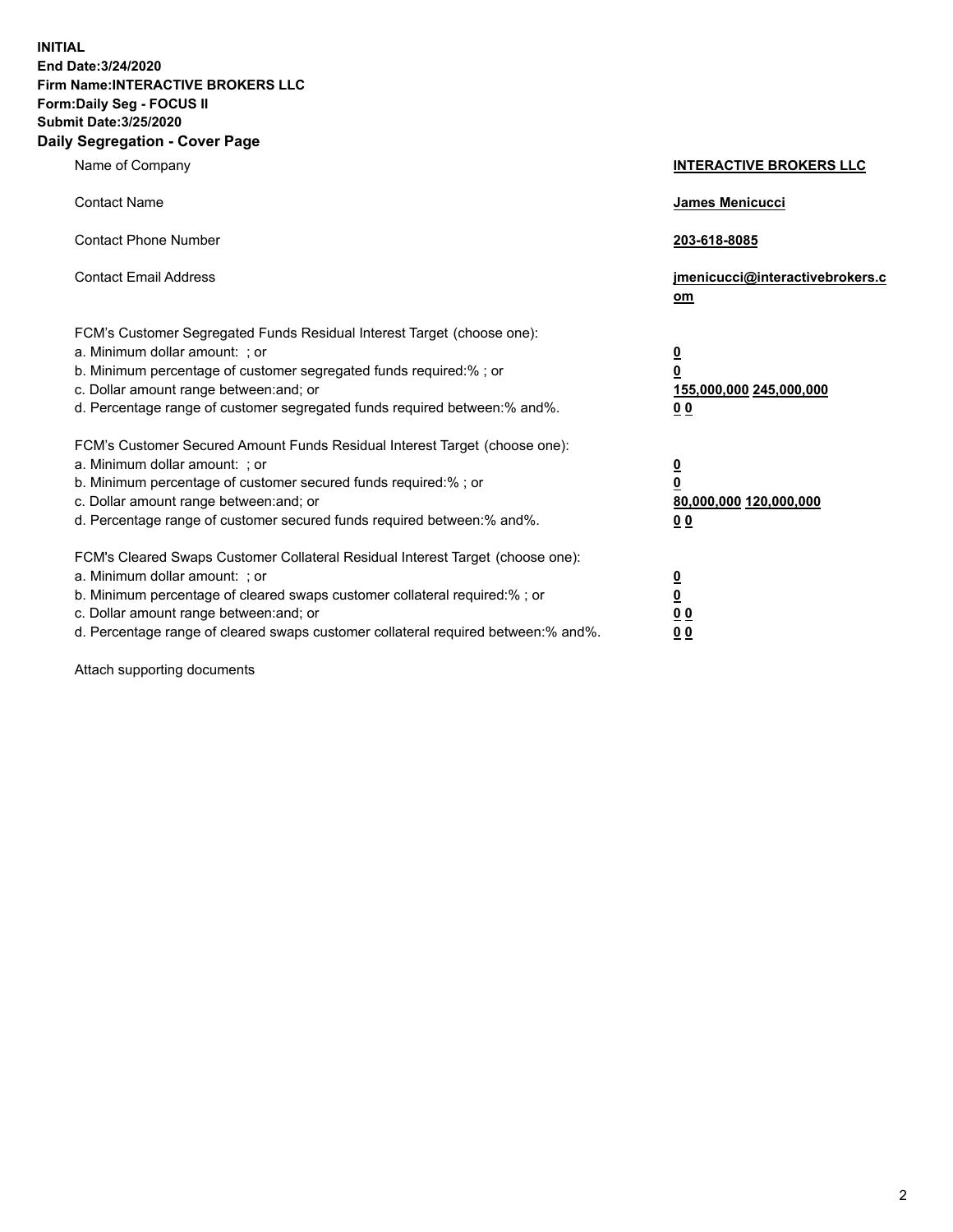**INITIAL End Date:3/24/2020 Firm Name:INTERACTIVE BROKERS LLC Form:Daily Seg - FOCUS II Submit Date:3/25/2020 Daily Segregation - Secured Amounts**

## Foreign Futures and Foreign Options Secured Amounts Amount required to be set aside pursuant to law, rule or regulation of a foreign government or a rule of a self-regulatory organization authorized thereunder **0** [7305] 1. Net ledger balance - Foreign Futures and Foreign Option Trading - All Customers A. Cash **518,959,611** [7315] B. Securities (at market) **0** [7317] 2. Net unrealized profit (loss) in open futures contracts traded on a foreign board of trade **7,581,385** [7325] 3. Exchange traded options a. Market value of open option contracts purchased on a foreign board of trade **96,427** [7335] b. Market value of open contracts granted (sold) on a foreign board of trade **-306,870** [7337] 4. Net equity (deficit) (add lines 1. 2. and 3.) **526,330,553** [7345] 5. Account liquidating to a deficit and account with a debit balances - gross amount **6,443** [7351] Less: amount offset by customer owned securities **0** [7352] **6,443** [7354] 6. Amount required to be set aside as the secured amount - Net Liquidating Equity Method (add lines 4 and 5) **526,336,996** [7355] 7. Greater of amount required to be set aside pursuant to foreign jurisdiction (above) or line 6. **526,336,996** [7360] FUNDS DEPOSITED IN SEPARATE REGULATION 30.7 ACCOUNTS 1. Cash in banks A. Banks located in the United States **98,811,648** [7500] B. Other banks qualified under Regulation 30.7 **0** [7520] **98,811,648** [7530] 2. Securities A. In safekeeping with banks located in the United States **448,740,062** [7540] B. In safekeeping with other banks qualified under Regulation 30.7 **0** [7560] **448,740,062** [7570] 3. Equities with registered futures commission merchants A. Cash **0** [7580] B. Securities **0** [7590] C. Unrealized gain (loss) on open futures contracts **0** [7600] D. Value of long option contracts **0** [7610] E. Value of short option contracts **0** [7615] **0** [7620] 4. Amounts held by clearing organizations of foreign boards of trade A. Cash **0** [7640] B. Securities **0** [7650] C. Amount due to (from) clearing organization - daily variation **0** [7660] D. Value of long option contracts **0** [7670] E. Value of short option contracts **0** [7675] **0** [7680] 5. Amounts held by members of foreign boards of trade A. Cash **89,188,847** [7700] B. Securities **0** [7710] C. Unrealized gain (loss) on open futures contracts **8,662,678** [7720] D. Value of long option contracts **96,427** [7730] E. Value of short option contracts **-306,870** [7735] **97,641,082** [7740] 6. Amounts with other depositories designated by a foreign board of trade **0** [7760] 7. Segregated funds on hand **0** [7765] 8. Total funds in separate section 30.7 accounts **645,192,792** [7770] 9. Excess (deficiency) Set Aside for Secured Amount (subtract line 7 Secured Statement Page 1 from Line 8) **118,855,796** [7380] 10. Management Target Amount for Excess funds in separate section 30.7 accounts **80,000,000** [7780] 11. Excess (deficiency) funds in separate 30.7 accounts over (under) Management Target **38,855,796** [7785]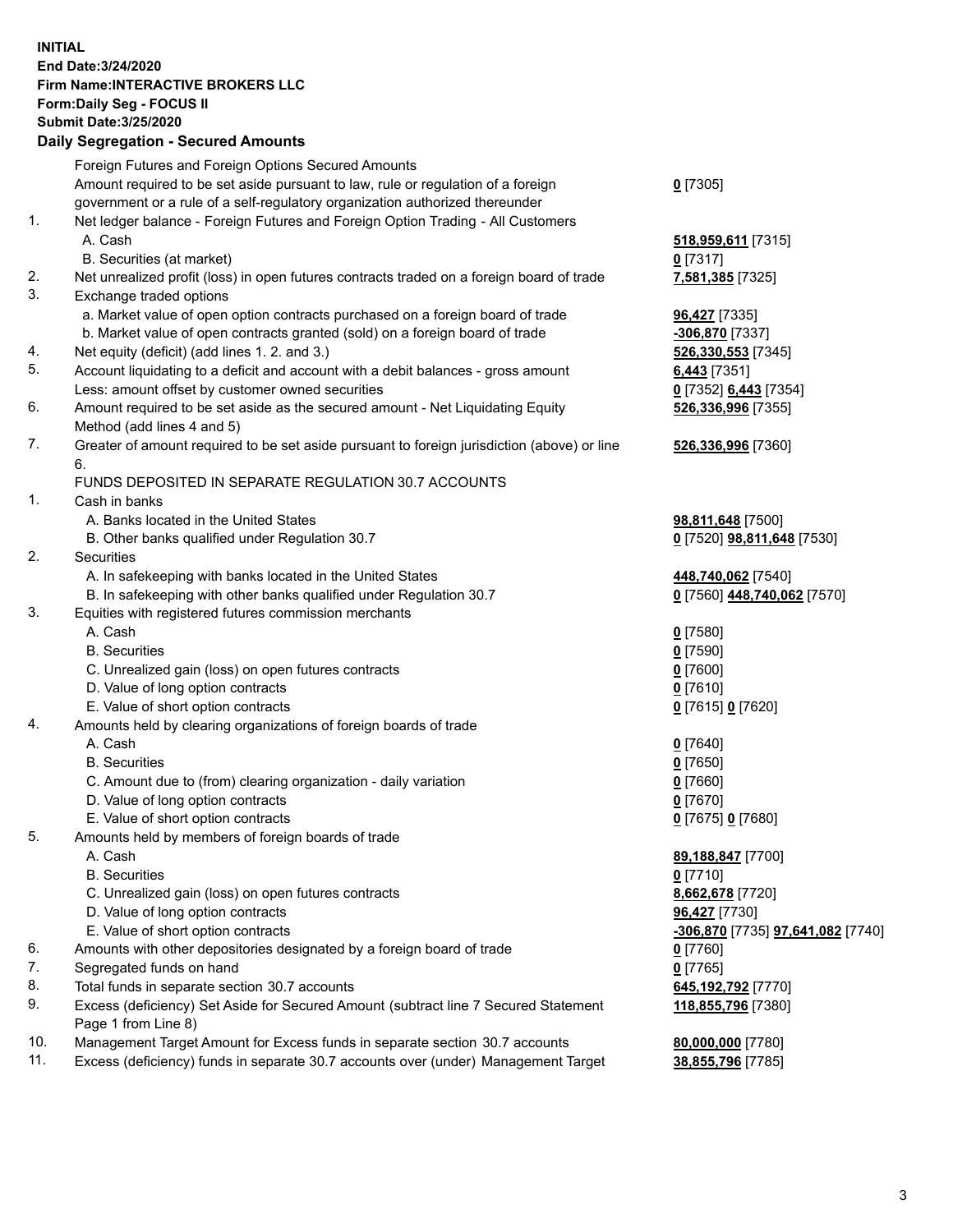**INITIAL End Date:3/24/2020 Firm Name:INTERACTIVE BROKERS LLC Form:Daily Seg - FOCUS II Submit Date:3/25/2020 Daily Segregation - Segregation Statement** SEGREGATION REQUIREMENTS(Section 4d(2) of the CEAct) 1. Net ledger balance A. Cash **5,623,826,221** [7010] B. Securities (at market) **0** [7020] 2. Net unrealized profit (loss) in open futures contracts traded on a contract market **-19,505,294** [7030] 3. Exchange traded options A. Add market value of open option contracts purchased on a contract market **567,181,169** [7032] B. Deduct market value of open option contracts granted (sold) on a contract market **-576,067,395** [7033] 4. Net equity (deficit) (add lines 1, 2 and 3) **5,595,434,701** [7040] 5. Accounts liquidating to a deficit and accounts with debit balances - gross amount **5,188,643** [7045] Less: amount offset by customer securities **0** [7047] **5,188,643** [7050] 6. Amount required to be segregated (add lines 4 and 5) **5,600,623,344** [7060] FUNDS IN SEGREGATED ACCOUNTS 7. Deposited in segregated funds bank accounts A. Cash **2,572,680,515** [7070] B. Securities representing investments of customers' funds (at market) **1,809,474,285** [7080] C. Securities held for particular customers or option customers in lieu of cash (at market) **0** [7090] 8. Margins on deposit with derivatives clearing organizations of contract markets A. Cash **8,416,723** [7100] B. Securities representing investments of customers' funds (at market) **1,469,028,020** [7110] C. Securities held for particular customers or option customers in lieu of cash (at market) **0** [7120] 9. Net settlement from (to) derivatives clearing organizations of contract markets **8,526,528** [7130] 10. Exchange traded options A. Value of open long option contracts **563,952,239** [7132] B. Value of open short option contracts **-572,857,568** [7133] 11. Net equities with other FCMs A. Net liquidating equity **0** [7140] B. Securities representing investments of customers' funds (at market) **0** [7160] C. Securities held for particular customers or option customers in lieu of cash (at market) **0** [7170] 12. Segregated funds on hand **0** [7150] 13. Total amount in segregation (add lines 7 through 12) **5,859,220,742** [7180] 14. Excess (deficiency) funds in segregation (subtract line 6 from line 13) **258,597,398** [7190] 15. Management Target Amount for Excess funds in segregation **155,000,000** [7194] 16. Excess (deficiency) funds in segregation over (under) Management Target Amount **103,597,398** [7198]

Excess